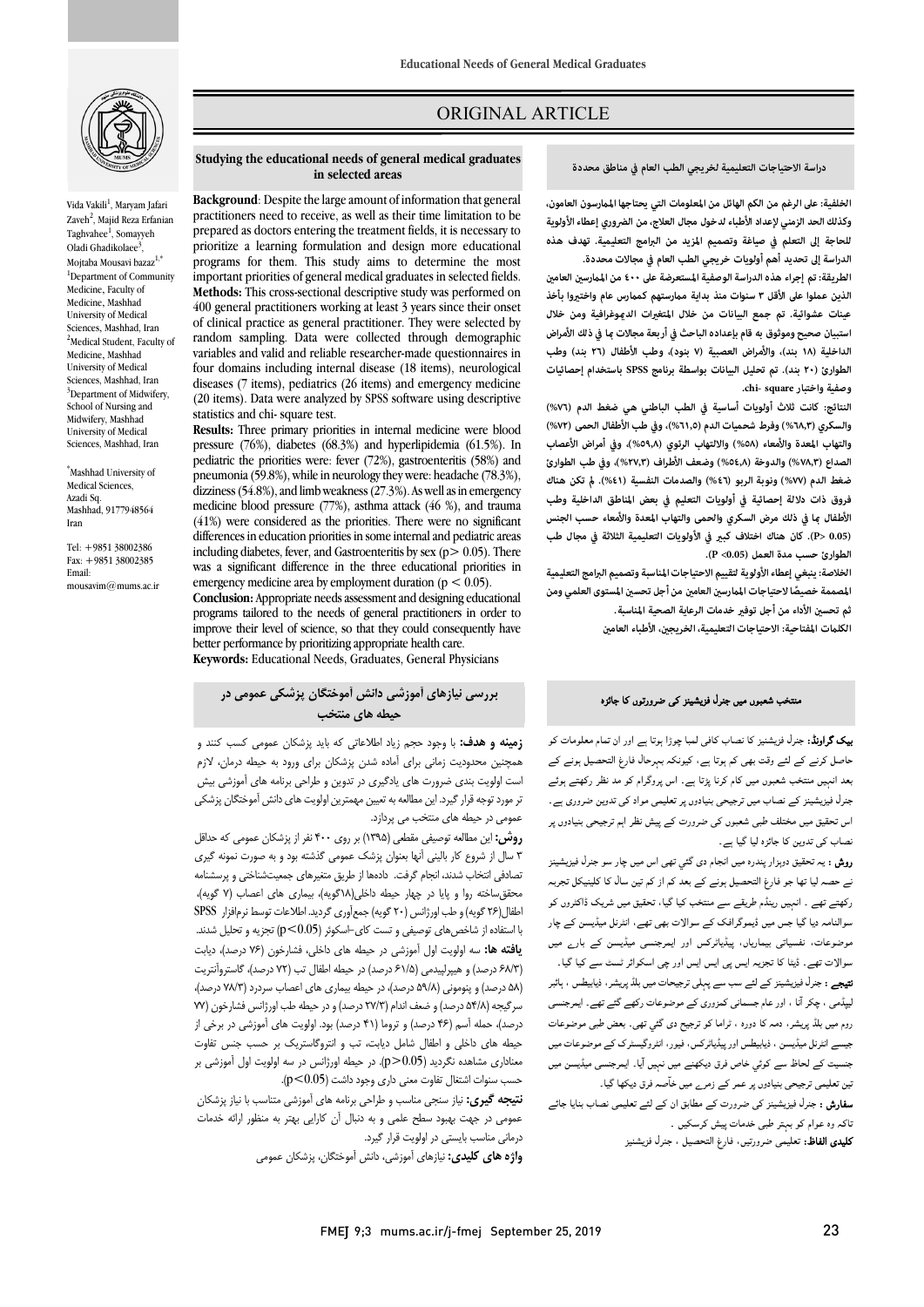### **INTRODUCTION**

 Given the advances and rapid changes in the field of medical science, there is a need for new ways to provide more appropriate medical cares. One of the main ways to cope while daily changes in included profession is to locus on the ability of the expert professionals to make new progress. Continuing education is a proven way for preserving doctors' knowledge, skills, and attitudes in providing health care services to patients (1). Also continuing education is acquired skills and improving their quality and quantity, as well as learning new academic content and skills help them to provide higher quality community health care services (2). General practitioners play a major role in providing health care services as the first level in a health system. The large on one hand, and the time limitation for preparing doctors to enter the therapeutic area on the other hand are the main reasons for prioritizing a need for a formulation-based with daily changes in medical profession is to focus on the necessary for all post-graduates that aim at maintaining amount of information general practitioners need to acquire learning and designing educational program (3).

 To provide new services in health domain, it is necessary to demarcate the training needs of the service providers (2). The provision of educational program, regardless of the educational needs, and the careful analysis of needs and prioritizations, will lead to an unsuited educational program; does not improve the learners' level of knowledge, skills and motivation (4). Effective educational programs require careful and accurate planning. The first step in educational fact, need assessment is an important tool in designing, Ï Identifying educational priorities helps planners to prevent losing main capitalizations and resources. More emphasis however, this obviously will increase the health costs and planning is to assess the needs and demands of learners. In developing, and evaluating educational programs. (1,5,6)

 effectiveness of the program and reduce the risks of threatening the community due to the inadequate physicians' ability. Due to the fact that many patients are referred to doctors in the field of internal medicine, pediatrics, determine the most important priorities of general medical graduates in the field of internal medicine, pediatrics, and consideration in training these priorities will increase the emergency medicine and neurology, this study aims to medical emergencies, and neurological diseases.

### **METHODS**

 This research is a cross-sectional descriptive study including two stages of identifying and prioritizing educational needs. The population included graduate general practitioners who had at least 3 years of clinical practice as a general study voluntarily and were randomly selected. Excluded criteria was, not completed questionnaires. The sample size was calculated using Cochran's formula with alpha  $= 5\%$  p  $=$  50 and d  $=$  5%. 384 out of 400 participants were studied. questionnaire. Also this study considered reviewing on the Ministry of Health's and other Iranian medical universities' existing documentations on general practitioners' continuing practitioner in health care centers and participated in the The data gathering tool was a researcher-made

 such as the World Federation of Medical Education (WFME) and Medical education databases have been focused on. After discussing in several group discussions, researchers of the present study have categorized and edited items related to educational programs, as well as international associations internal, pediatric, neurological and epidemiological areas.

 In the next stage, based on the results of the first part of the relevance and importance of each of the selected topics were study, a questionnaire was prepared and the necessity, assessed.

 The first part of the questionnaire consisted of socio- gender, length of employment, and place of employment (private clinics, health centers, public clinics, hospital emergencies). The second part consisted of 71 items in four areas, internal (18 items), neurological diseases (7 items), demographic information including questions about age, pediatrics (26 items) and emergency medicine (20 items).

 Assigning the scores of the preferred priority in each area was based on a 3-point Likert scale from the highest priority and the medium priority to the lowest priority. Referring to the education department of the university, participants were the physician's list. After attending in one selected program, the sufficient justification of the goals of study and details on fulfillments of the questionnaire were announced to participants. The questionnaires distributed among doctors interview. Also, for ethical reasons, it was noted that the information was not individually reported, and in this regard the participants were given reasonable assurance. The validity of the tool was confirmed by sending a questionnaire opinions. To confirm the reliability, 20 physicians were approved at two rounds during two weeks, and the randomly selected from continuing education programs of and data gathering performed based on face to face to 10 medical education specialists and applying their expert Cronbach's alpha coefficient was 75%.

 The descriptive statistics was expressed in terms of frequency qualitative variables was performed using Chi-square test. Statistical analysis was performed using SPSS software version 11.5 and P value less than 5% was considered and average, also in form of tables. The relationship between statistically significant.

# **RESULTS**

 The total number of general practitioners in this study was 400, of which 240 (60%) were male and 160 (40%) were female physicians. Figure (1) shows the first three priority the internal, pediatric, neurological and emergency medicine educational priorities from the point of view of physicians in areas.

 Table (1) examines the differentiation of educational priorities in the internal and pediatric fields based on three variables: results showed that there were no significant differences in the educational priorities of the internal domain in diabetes according to sex and blood pressure based on the place of employment. Also, there was no significant difference in febrile was a significant difference in terms of gender, employment gender, employment place, and year of employment. The and enterogastritis by sex in children. In other priorities, there location, and year of employment.

ֺׅׅ֝֬֘֝֬֝֬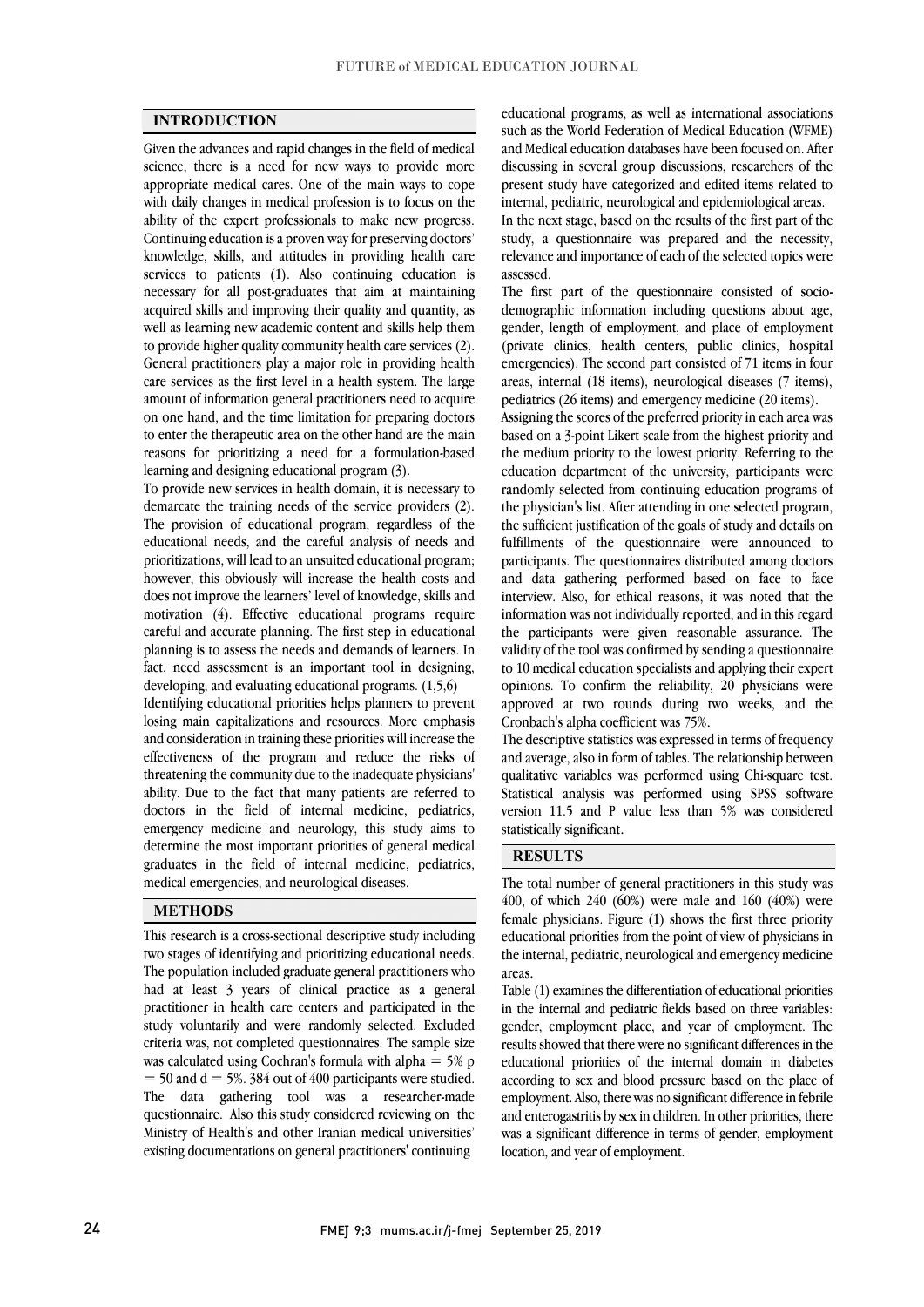

| Pediatric area                   |                            |                        |                                 | <b>Internal area</b>      |                                 |               |                           |                |
|----------------------------------|----------------------------|------------------------|---------------------------------|---------------------------|---------------------------------|---------------|---------------------------|----------------|
| Gastroenteritis<br>$\frac{0}{0}$ | Pneumonia<br>$\frac{0}{0}$ | fever<br>$\frac{0}{0}$ | hyperlipidemia<br>$\frac{0}{0}$ | diabetes<br>$\frac{0}{0}$ | blood pressure<br>$\frac{0}{0}$ | variables     |                           | row            |
| 81.96                            | 78.03                      | 88.66                  | 75.96                           | 82.40                     | 84.66                           | woman         |                           |                |
| 82.13                            | 85.2                       | 88.33                  | 83.53                           | 86.86                     | 91.3                            | man           | sex                       |                |
| 0.94                             | 0.003                      | 0.98                   | 0.005                           | 0.064                     | 0.001                           | P value       |                           |                |
| 68.86                            | 80                         | 84.44                  | 48                              | 81.33                     | 86.66                           | emergency     | Employment<br>place       | $\overline{2}$ |
| 86.15                            | 83.10                      | 90.84                  | 84.66                           | 84.33                     | 88                              | clinic        |                           |                |
| 66.66                            | 75.51                      | 81.63                  | 76.44                           | 85                        | 91                              | Health center |                           |                |
| 90.90                            | 92.42                      | 81.33                  | 98.33                           | 100                       | 95                              | others        |                           |                |
| 0.001                            | 0.032                      | 0.004                  | 0.001                           | 0.019                     | 0.34                            | P value       |                           |                |
| 78                               | 86                         | 90                     | 82                              | 82                        | 90                              | 10 >          | Duration of<br>occupation | $\mathbf{3}$   |
| 78                               | 78                         | 85                     | 75                              | 84                        | 86                              | $10 - 20$     |                           |                |
| 91                               | 87                         | 93                     | 80                              | 85                        | 92                              | 20<           |                           |                |
| $\mathbf{0}$                     | 0.007                      | 0.002                  | 0.001                           | 0.036                     | 0.042                           | P value       |                           |                |

j

 Table 2 examines the differences in educational priorities in neurological and emergency diseases in terms of three variables: sex, occupation, and year of employment.

variables: sex, occupation, and year of employment.<br>The results showed that educational priorities in headache based on the year of employment and headache, dizziness, and limb weakness based on place of employment are significant. There were significant differences in three priority areas of education based on year of employment.

### **DISCUSSION**

In order to improve the level of efficiency and effectiveness of all training programs, needs assessment should be prioritized. Before the actual training takes place, the training manager must determine who, what, when, where,

í

ֺ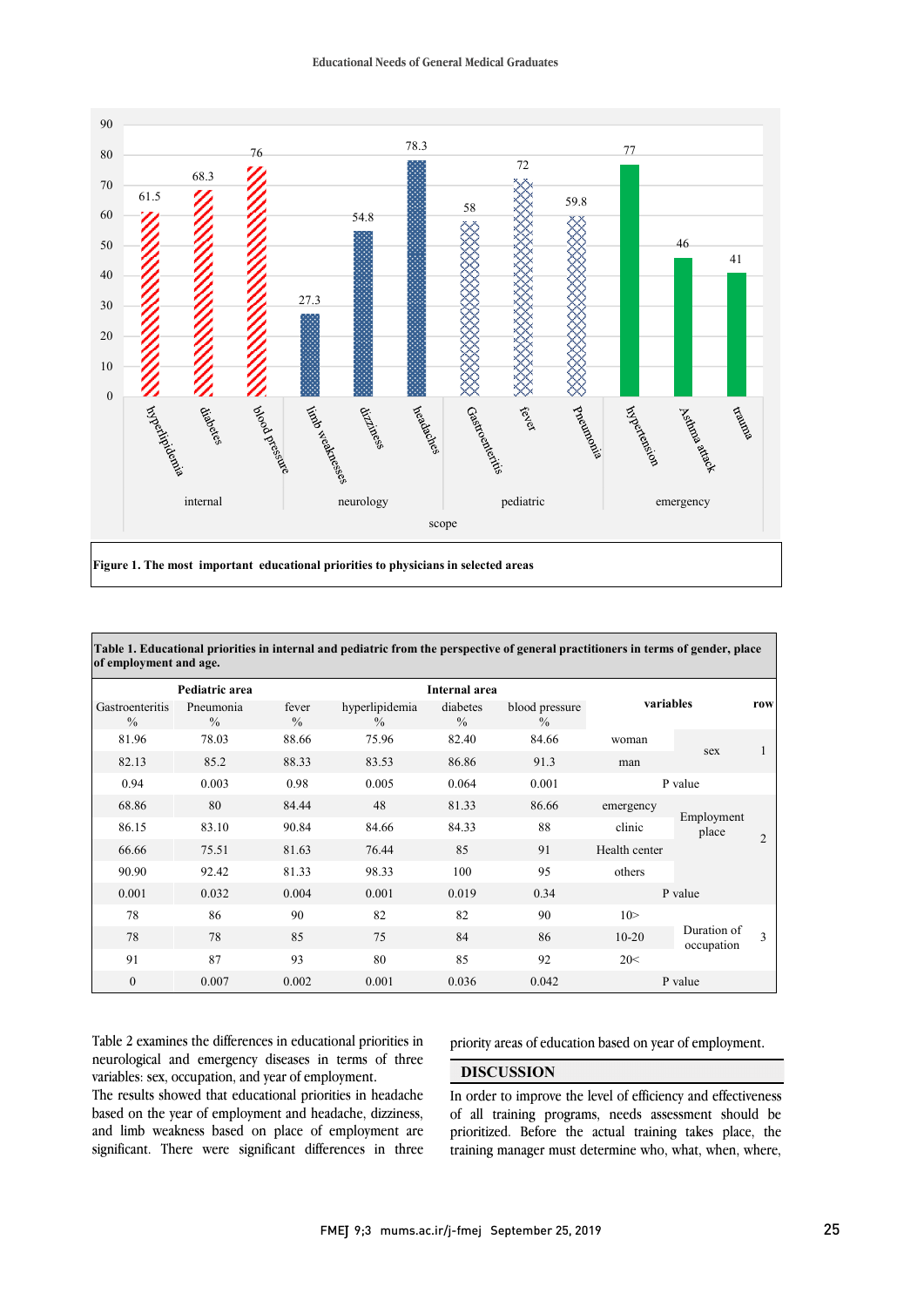|                         | gender, place of employment and age |                               |                                  |                          |                            |               |                           |                |
|-------------------------|-------------------------------------|-------------------------------|----------------------------------|--------------------------|----------------------------|---------------|---------------------------|----------------|
|                         | emergency                           |                               |                                  | neurological             |                            |               |                           |                |
| Trauma<br>$\frac{0}{0}$ | Asthma attack<br>$\frac{0}{0}$      | Hypertension<br>$\frac{0}{0}$ | limb weaknesses<br>$\frac{0}{0}$ | <b>Dizziness</b><br>$\%$ | Headaches<br>$\frac{0}{0}$ | variables     |                           | row            |
| 71.01                   | 71.43                               | 86.95                         | 71.84                            | 81.36                    | 89.02                      | Woman         | Sex                       |                |
| 72.94                   | 77.68                               | 96.05                         | 70.15                            | 80.47                    | 90.65                      | Man           |                           |                |
| 0.475                   | 0.017                               | 0.011                         | 0.43                             | 0.70                     | 0.43                       | P value       |                           |                |
| 89.63                   | 74.81                               | 83.70                         | 77.03                            | 85.92                    | 93.33                      | Emergency     | Employment<br>place       | $\mathfrak{D}$ |
| 69.01                   | 73.71                               | 90.61                         | 71.48                            | 82.63                    | 91.31                      | Clinic        |                           |                |
| 63.26                   | 74.15                               | 89.79                         | 58.50                            | 62.58                    | 76.19                      | Health center |                           |                |
| 96.97                   | 96.97                               | 95.45                         | 77.22                            | 87.88                    | 96.97                      | Others        |                           |                |
| 0.00                    | 0.001                               | 0.08                          | 0.00                             | 0.00                     | 0.00                       | P value       |                           |                |
| 77                      | 76.6                                | 88                            | 64                               | 78                       | 85                         | 10 >          | Duration of<br>occupation | $\mathbf{3}$   |
| 71                      | 61                                  | 87                            | 67                               | 80                       | 89                         | $10 - 20$     |                           |                |
| 70                      | 80                                  | 95                            | 67                               | 84                       | 94                         | 20<           |                           |                |
| 0.05                    | 0.019                               | 0.008                         | 0.18                             | 0.16                     | 0.017                      | P value       |                           |                |

 $\overline{1}$ **Table 2. Educational priorities in neurological and emergency areas from the perspective of general practitioners in terms of** 

 why, and how to train. On the other hand, in the current education system, it is necessary to consider the economic aspects and the rational use of human resources in order to identify the training needs and demarcate the appropriate continuing education programs to make the best possible and modern training priorities and methods in the use of the limited resources (7).

 Considering that many patients are referred to physicians for internal medicine, pediatrics, neurological and emergency general practitioners in internal medicine, pediatrics, diseases, this study identifies the most important priorities of neurological and emergency diseases.

 Over the past years, various studies have been carried out to in order to enhance and target the educational programs. In almost all of these studies, the priorities under consideration of different areas are generally expressed; however none of them specifically set priorities in one or more specific areas. University of Medical Sciences, priorities which were generally categorized into 5 axes of skin diseases, poisonings, emergencies, forensic medicine and clinical pharmacology and did not specifically address items in each axis. (8) Also, study, in order to promote and target the educational programs for general practitioners, who are the first level of treatment for patients in various therapeutic areas, the internal diseases, neurological diseases, emergency medicine, and pediatric diseases were examined from the determine the educational priorities of general practitioners For example, in a study conducted in 2009 by Tehran in the study by Shirazi, the priorities of the 10 axes were generally evaluated and expressed in general. (9) In this educational priorities in the four main domains including point of view of general practitioners.

Results in the field of internal diseases showed that the three educational priorities in this area were hypertension, diabetes and hyperlipidemia.

There was a significant difference in educational priorities in the domains of internal diseases in hypertension by sex and

 duration of occupation and in diabetes by duration of occupation and occupation place, and in hyperlipidemia by all three variables.

ì

The results of this study were in agreement with those of general practitioners of Khuzestan province were assigned to determine their educational needs (10). The results showed that from the perspective of general practitioners, internal medicine was one of the high priority areas. Among the internal disease group, hypertension was one of the three Shakornia et al. In the study of Shokrnia et al. (2004), 300 educational priorities.

 In the neurological diseases the first three educational priorities were headache, dizziness and limb weakness, by duration of occupation and in headaches, dizziness, and respectively. There was a significant difference in headaches limb weaknesses by place of occupation.

 The results of this study are in line with the study of Yamani et al. (11) with the aim of evaluating the learning minimums of general practitioner working in private and public sectors headaches and dizziness as educational priorities from the perspective of general practitioners. He also cited these priorities as cases that patients typically refer to the first level centers. However, in our setting, medical students are less likely to encounter such cases in specialized and sub- specialty wards of educational hospitals, since they receive most of their education during general medical educational of Isfahan University of Medical Sciences. Yamani also cited of health care services such as GPs, urban and rural health curriculum.

 Results in the field of emergency medicine showed that the top three training priorities for general practitioners were hypertension, asthma attack and trauma. There was a significant difference in blood pressure and asthma attack by sex and year of employment, and in trauma by place of employment and year of employment.

 The top three educational priorities in terms of importance for pediatric diseases were fever, gastroenteritis, and